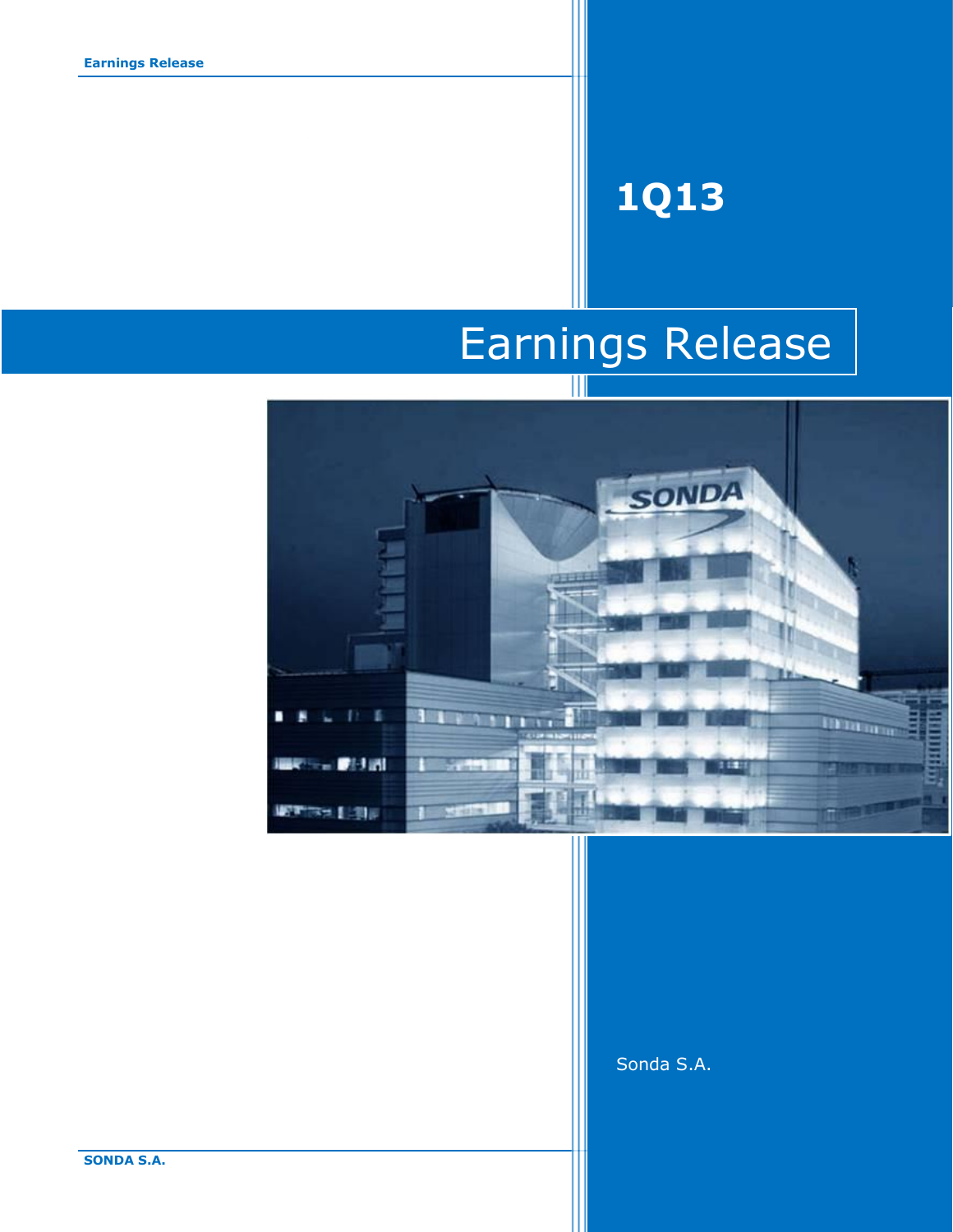

## **SUMMARY: 1Q13**

- **Consolidated Revenues: US\$ 334.4m**
- **Operating Income: US\$ 42.8m**
- **EBITDA: US\$ 57.6m**
- **Net Income: US\$ 30.5m**
- **Revenues Growth: +2.5% YoY**

**Excluding conversion effect +10.2% YoY**

**EBITDA Growth: +3.2% YoY**

**Excluding conversion effect +8.2% YoY**

### **IR Team**

Chile.

Andrea Guerrero F. Rodrigo Baeza R. Rodrigo Peña A.

Phone: (562) 2657-5302/11/12

# **EARNINGS RELEASE**

January 01, 2013 – March 31, 2013

SONDA S.A. (Santiago Stock Exchange: SONDA), the leading Latin American owned private-sector IT Services provider, announces its consolidated financial results as of March 31, 2013. All figures are expressed in Chilean Pesos and have been prepared under International Financial Reporting Standards (IFRS). Conversions to US dollars stated in this report are based on the month-end exchange rate as of March 31, 2013 (1 US\$=472.03 Chilean Pesos).

### **1. EXECUTIVE SUMMARY**

SONDA totaled consolidated revenues of \$157,861 million (US\$334.4 million) for the first quarter of 2013, showing an increase of 2.5% YoY. Operating income<sup>1</sup> grew by 6.8%, to \$20,180 million (US\$42.8 million) and EBITDA<sup>2</sup> reached \$27.180 million (US\$57.6 million), reflecting a rise of 3.2% YoY. EBITDA margin was 17.2%, up 10bp when compared to the same period in 2012. Net income totaled \$14,375 million (US\$30.5 million), growing 17.4% YoY.

These results are in line with regional operations' figures:

| In millions of Ch\$ | <b>Revenues</b> |          | <b>EBITDA</b> |          |
|---------------------|-----------------|----------|---------------|----------|
| Chile               | 70,526          | $-1.5%$  | 15,202        | $-6.8%$  |
| <b>Brazil</b>       | 53,560          | $+7.0%$  | 6,263         | $+13.0%$ |
| <b>Mexico</b>       | 13,309          | $-3.8%$  | 2,232         | $+0.7%$  |
| <b>OPLA</b>         | 20,465          | $+10.6%$ | 3,482         | $+53.4%$ |
| <b>Total</b>        | 157,861         | $+2.5%$  | 27,180        | $+3.2%$  |

As of March 2013, ROE ended up at 13.7%. Current ratio (2.18x), financial leverage (0.24x) and financial expenses coverage (16.36x) ratios, reflect a solid financial position.

### Highlights:

 Devaluation of the Brazilian Real with regards to Chilean Peso, negatively affected the conversion of the results of Brazilian operations to reporting currency and with this, the consolidated results. Excluding the effect of exchange rate fluctuations in the conversion of local currencies to reporting currency (Chilean peso), the consolidated revenues would have reached US\$359.2 million growing by 10.2% YoY, while EBITDA would have reached US\$60.4 million growing by 8.2% YoY.

 Operations outside Chile generated revenues for \$87,334 million (US\$185.0 million), up 6.0% YoY and contributing with 55.3% of consolidated revenues. The exchange rate fluctuations also had an effect in the combined results of operations outside of Chile, which without this effect, would have increased revenues by 19.2% YoY.

 Operating income and EBITDA for the operations outside of Chile increased by 20.8% and 19.4%, reaching \$7,999 million (US\$16.9 million) and \$11,977 million (US\$25.4 million), respectively. Without conversion effects, EBITDA would have grown by 32.3%. EBITDA margin was 13.7% in 1Q13, up 150bp, when compared to the same period in 2012.

 Revenues in Brazil grew by 7.0% YoY totalizing \$53,560 million (US\$113.5 million), in line with higher EBITDA (+13.0% YoY) and 11.7% EBITDA margin (+60bp YoY). Without conversion effects, revenues in Brazil would have grown by 25.3% and EBITDA by 32.4% for 1Q13.

 In Mexico, operating margin and EBITDA margin reached 13.2% and 16.8% respectively, growing by 70bp and 80bp respectively, when compared to the same period in 2012.

<sup>1</sup> Operating Income: Gross Profit – Administration Expenses

<sup>2</sup> EBITDA: Operating Income + Depreciation and Amortization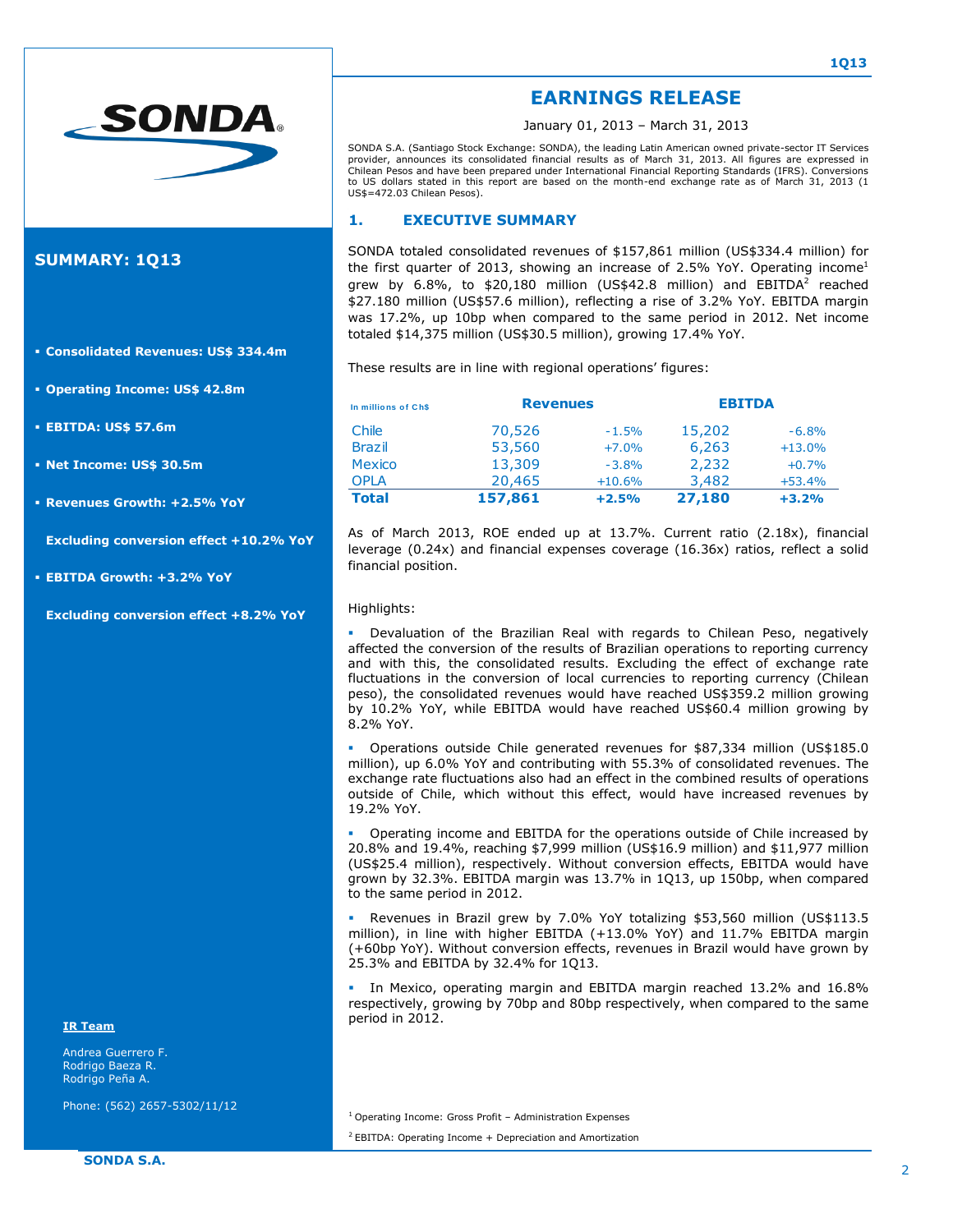The OPLA region showed strong figures, with \$20,465 million (US\$43.4 million / +10.6% YoY) in revenues, and higher EBITDA (+53.4% YoY). EBITDA margin reached 17.0%, up 470bp when compared with 1Q12.

 Net income attributable to the owners of the company reached \$14,375 million (US\$30.5 million), reflecting an increase of 17.4% YoY.

 New deals reached US\$325.3 million between January and March, 2013, growing 12.5% YoY.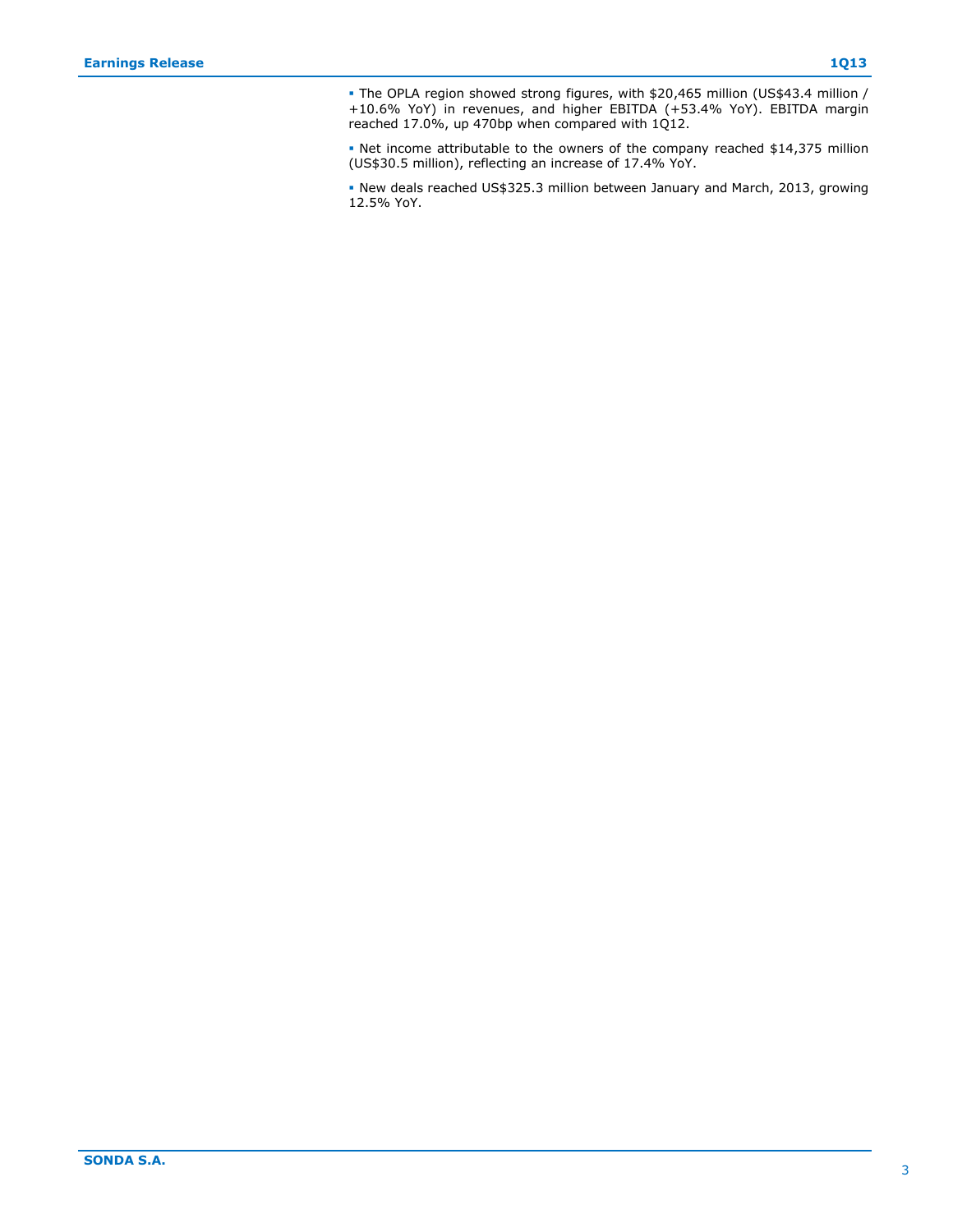Figure 1 – Consolidated Financial Statements **Summary** 

|  | <b>SONDA S.A.</b> |
|--|-------------------|
|  |                   |

| In millions of Ch\$                                     |            |            |          |           |  |  |  |
|---------------------------------------------------------|------------|------------|----------|-----------|--|--|--|
| <b>INCOME STATEMENT</b>                                 | $Mar-12$   | $Mar-13$   | Dev.     | Var.%     |  |  |  |
| <b>Revenues</b>                                         | 154,000    | 157,861    | 3,861    | 2.5%      |  |  |  |
| Cost of Sales                                           | (120, 783) | (123, 229) | (2, 446) | 2.0%      |  |  |  |
| <b>Gross Profit</b>                                     | 33,217     | 34,631     | 1,414    | 4.3%      |  |  |  |
| <b>Administration Expenses</b>                          | (14, 325)  | (14, 452)  | (127)    | 0.9%      |  |  |  |
| <b>Operating Income (1)</b>                             | 18,892     | 20,180     | 1,287    | 6.8%      |  |  |  |
| Depreciation and Amortization                           | 7,450      | 7,000      | (450)    | $-6.0%$   |  |  |  |
| EBITDA <sup>(2)</sup>                                   | 26,342     | 27,180     | 838      | 3.2%      |  |  |  |
| Other Income                                            | 1,030      | 457        | (573)    | $-55.6%$  |  |  |  |
| <b>Other Expenses</b>                                   | (1,720)    | (1, 467)   | 253      | $-14.7%$  |  |  |  |
| Profit (Loss) From Operating Activities                 | 18,202     | 19,170     | 968      | 5.3%      |  |  |  |
| <b>Financial Income</b>                                 | 617        | 2,416      | 1,799    | 291.4%    |  |  |  |
| <b>Financial Expenses</b>                               | (2,241)    | (1,661)    | 580      | $-25.9%$  |  |  |  |
| Share of Profit (Loss) of Associates                    | 184        | 147        | (38)     | $-20.5%$  |  |  |  |
| Foreign Exchange Differences                            | 779        | (1,073)    | (1,853)  | 237.7%    |  |  |  |
| Income (Loss) for Indexed Assets and Liabilities        | (316)      | 25         | 342      | $-108.0%$ |  |  |  |
| <b>Other Comprehensive Income</b>                       | (15, 991)  | (15, 608)  | 383      | $-2.4%$   |  |  |  |
| Net Income Before Taxes                                 | 17,227     | 19,024     | 1,797    | 10.4%     |  |  |  |
| <b>Income Tax Expense</b>                               | (4, 113)   | (3,886)    | 227      | $-5.5%$   |  |  |  |
| Net Income from Continuing Operations                   | 13,114     | 15,138     | 2,025    | 15.4%     |  |  |  |
| Net Income Attributable to Minority Interest            | 871        | 763        | (108)    | $-12.4%$  |  |  |  |
| <b>Net Income Attributable to Owners of the Company</b> | 12,243     | 14,375     | 2,132    | 17.4%     |  |  |  |

| <b>BALANCE SHEET</b>                                                              | <b>Dec-12</b> | $Mar-13$ | Dev.      | Var.%    |
|-----------------------------------------------------------------------------------|---------------|----------|-----------|----------|
| <b>Assets</b>                                                                     | 695,106       | 739,953  | 44,847    | 6.5%     |
| <b>Current Assets</b>                                                             | 305,564       | 372,302  | 66,738    | 21.8%    |
| Cash and Cash Equivalents                                                         | 61,310        | 146,752  | 85,442    | 139.4%   |
| Trade Accounts Receivable and Other Receivables, Net                              | 158,699       | 140.773  | (17, 926) | $-11.3%$ |
| <b>Accounts Receivable from Related Companies</b>                                 | 14,623        | 12,940   | (1,682)   | $-11.5%$ |
| Inventories                                                                       | 29.632        | 29.869   | 238       | 0.8%     |
| <b>Other Current Assets</b>                                                       | 41.301        | 41,967   | 666       | 1.6%     |
| Property, Plant and Equipment, Net                                                | 89,113        | 92,125   | 3,012     | 3.4%     |
| <b>Investment Properties</b>                                                      | 3,351         | 3,344    | (7)       | $-0.2%$  |
| <b>Intangibles Assets and Goodwill</b>                                            | 237,093       | 234,727  | (2,366)   | $-1.0%$  |
| <b>Other Non-Currents Assets</b>                                                  | 59,985        | 37,455   | (22, 530) | $-37.6%$ |
| <b>Liabilities</b>                                                                | 296,597       | 286,980  | (9,617)   | $-3.2%$  |
| <b>Current Liabilities</b>                                                        | 170,142       | 171,052  | 910       | 0.5%     |
| <b>Other Current Financial Liabilities</b>                                        | 21,709        | 23,557   | 1.848     | 8.5%     |
| <b>Other Liabilities</b>                                                          | 148,432       | 147,494  | (938)     | $-0.6%$  |
| <b>Other Non-Current Financial Liabilities</b>                                    | 83.814        | 83.073   | (741)     | $-0.9%$  |
| Other Liabilities, Non-Current                                                    | 42.642        | 32,855   | (9,786)   | $-23.0%$ |
| <b>Minority Interest</b>                                                          | 4,737         | 5,367    | 629       | 13.3%    |
| <b>Total Shareholders' Equity Attributable to Owners of the</b><br><b>Company</b> | 393,771       | 447,606  | 53,835    | 13.7%    |
| <b>Total Liabilities and Shareholders' Equity</b>                                 | 695,106       | 739,953  | 44.847    | 6.5%     |
| <sup>(1)</sup> Operating Income: Gross Profit - Administration Expenses           |               |          |           |          |

(2) Total Liabilities and Shareholders' Equity<br>(1) Operating Income: Gross Profit – Administration Expenses<br>(2) EBITDA: Operating Income + Depreciation and Amortization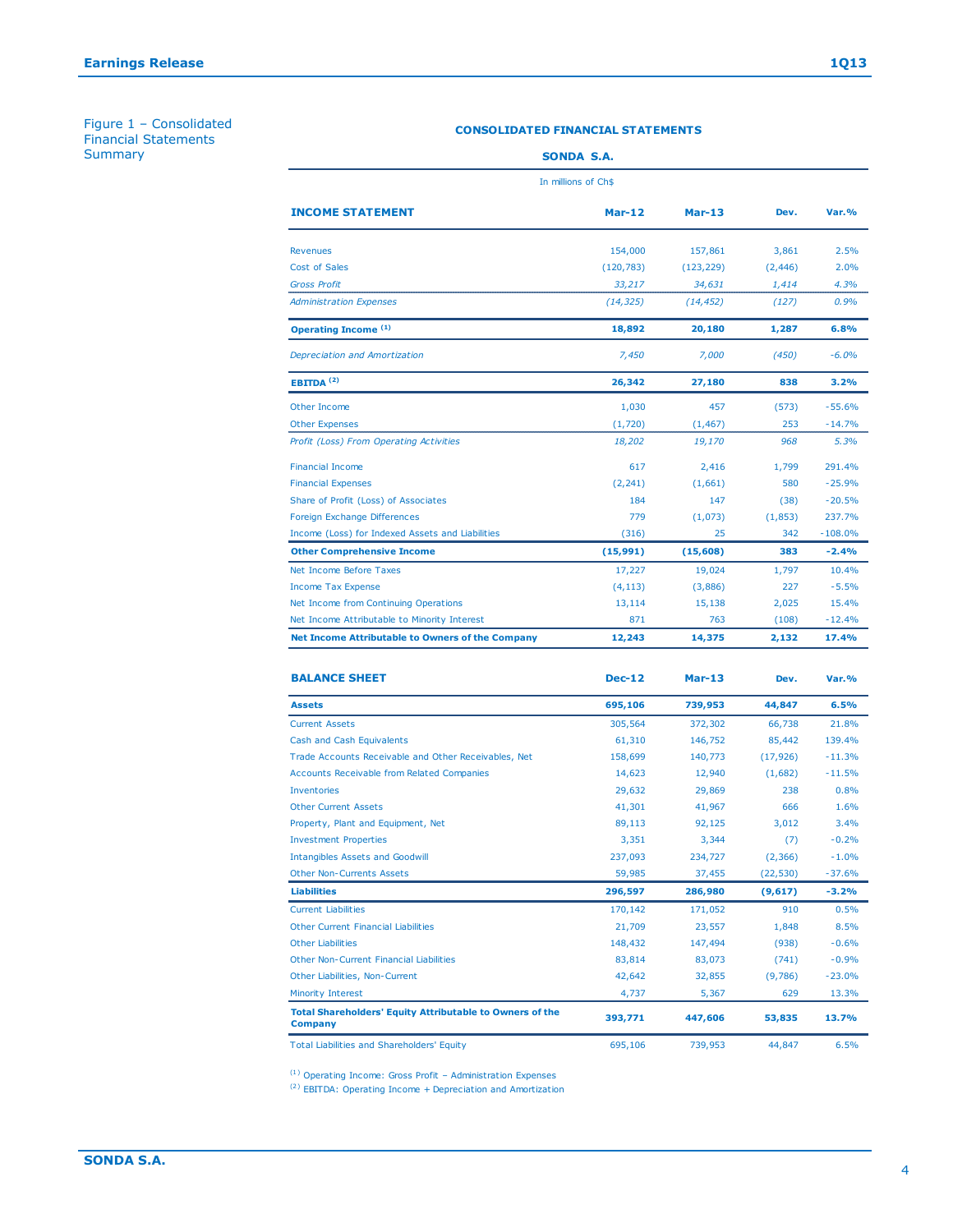### **2. MANAGEMENT DISCUSSION AND ANALYSIS ON 1Q13 CONSOLIDATED RESULTS**

### *REVENUES*

Consolidated revenues reached \$157,861 million (US\$334.4 million) for the first quarter of 2013, up 2.5% YoY (+\$3,861 million / US\$8.2 million), mostly explained by:

- $\rightarrow$  +1.2% rise (+\$1,032 million / US\$2.2 million) in revenues from IT services business, totaling \$89,129 million (US\$188.8 million), as a result of new contracts and projects, mostly in OPLA and Mexico. Excluding the effect of exchange rate fluctuations, consolidated IT services revenues would have grown by 9.2% YoY.
- growth of 5.4% (+\$2,825 million / US\$6.0 million) in platforms business, reaching \$55,412 million (US\$117.4 million), mainly as a consequence of:
	- +58.7% larger sales of SW (+\$5,467 million / US\$11.6 million), reaching \$14,785 million (US\$31.3 million), which were partially offset by:
	- 5.0% lower sales of HW (-\$2,107 million / US\$4.5 million), totaling \$39,744 million (US\$84.2 million).

Devaluation of the LatAm currencies with regards to Chilean Peso during 1Q13, negatively affected the conversion of the results to reporting currency and with this, the consolidated revenues. Excluding the effect of exchange rate fluctuations, consolidated revenues would have reached US\$359.2 million growing by 10.2% YoY.

Regarding revenue breakdown by business line, IT services contributed with a 56.5% of consolidated revenues, applications provided an 8.4% and platforms generated the remaining 35.1%.

| <b>CONSOLIDATED REVENUES</b>  | In millions of Ch\$ |          |       |               |  |  |
|-------------------------------|---------------------|----------|-------|---------------|--|--|
| <b>Business Line</b>          | $Mar-12$            | $Mar-13$ | Dev.  | <b>Var. %</b> |  |  |
| <b>Platforms</b>              | 52,587              | 55,412   | 2,825 | 5.4%          |  |  |
| <b>IT Services</b>            | 88,097              | 89,128   | 1,030 | 1.2%          |  |  |
| <b>Applications</b>           | 13,315              | 13,321   | 6     | 0.0%          |  |  |
| Total                         | 154,000             | 157,861  | 3,861 | 2.5%          |  |  |
| <b>Share by Business Line</b> | $Mar-12$            | $Mar-13$ |       |               |  |  |
| <b>Platforms</b>              | 34.1%               | 35.1%    |       |               |  |  |
| <b>IT Services</b>            | 57.2%               | 56.5%    |       |               |  |  |
| <b>Applications</b>           | 8.6%                | 8.4%     |       |               |  |  |
| <b>Total</b>                  | 100.0%              | 100.0%   |       |               |  |  |

### Figure 2 – Consolidated Revenues by Business Line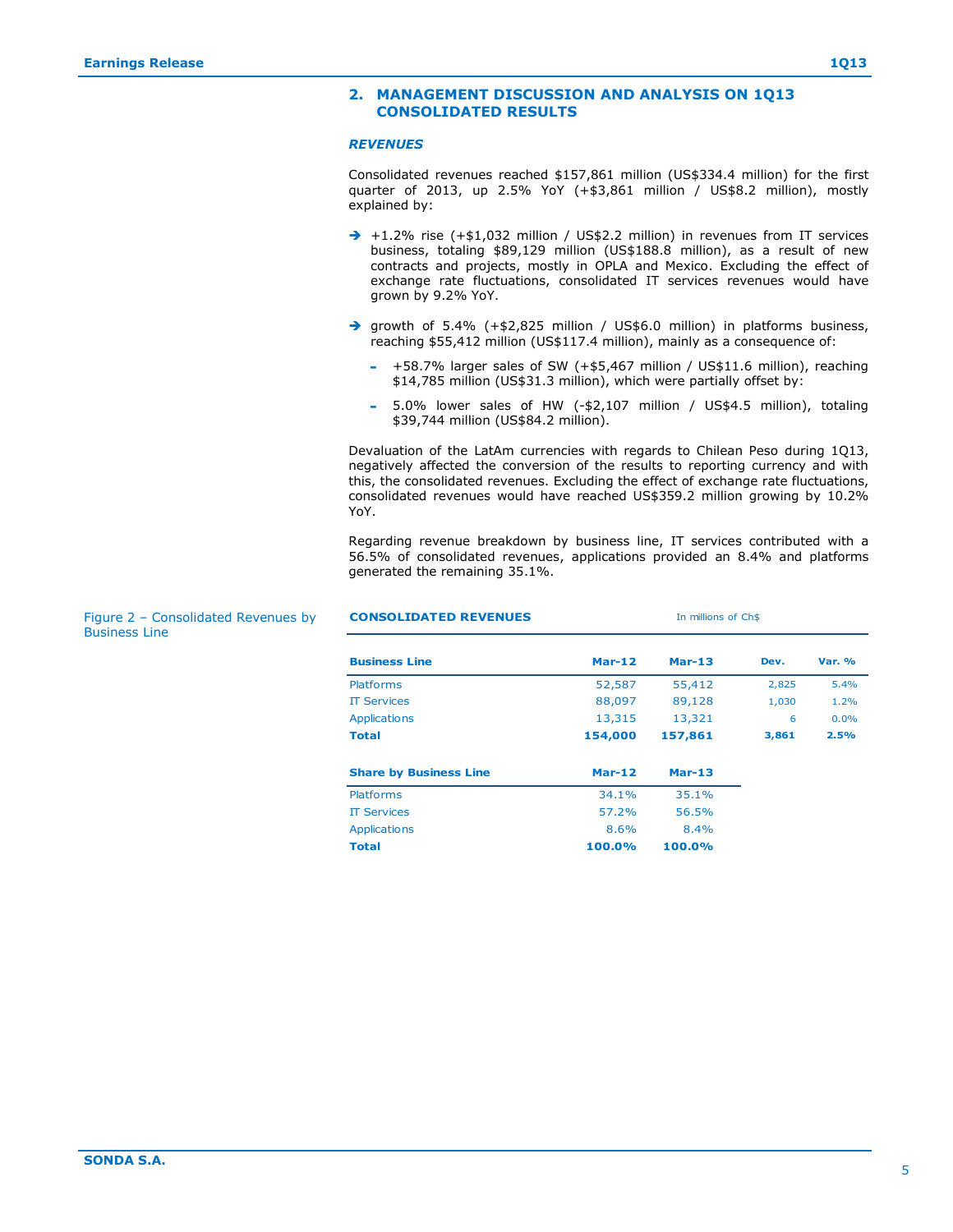Figure 3 – Income Statement

### *COST OF SALES AND SELLING, GENERAL AND ADMINISTRATIVE EXPENSES*

Cost of sales totaled \$123,229 million (US\$261.1 million) for 1Q13, showing an increase of 2.0% YoY, in line with increased revenues.

Administration expenses reached \$14,452 million (US\$30.6 million), slightly up 0.9% YoY, as a consequence of PARS and Elucid's consolidation (Mar-12 and May-12, respectively).

### *OPERATING INCOME AND EBITDA*

Operating income amounted to \$20,180 million (US\$42.8 million) increasing 6.8% YoY. Gross margin as a percentage of revenues totalized 21.9%, while operating margin was 12.8%, improving with regards to 1Q12 by 30bp and 50bp, respectively.

EBITDA totaled \$27,180 million (US\$57.6 million / +3.2% YoY), while EBITDA margin reached 17.2% YoY.

Devaluation of the LatAm currencies with regards to Chilean Peso during 1Q13, negatively affected the conversion of the results to reporting currency and with this, the operating income and EBITDA. Excluding the effect of exchange rate fluctuations, operating income would have reached US\$44.7 million growing by 11.7% YoY, while EBITDA would have reached US\$60.4 million growing by 8.2% YoY.

In millions of Ch\$

| <b>CONSOLIDATED INCOME</b><br><b>STATEMENT</b> | <b>Mar-12</b> | $Mar-13$           | Dev.     | <b>Var. %</b> |
|------------------------------------------------|---------------|--------------------|----------|---------------|
| <b>Revenues</b>                                | 154,000       | 157,861            | 3,861    | 2.5%          |
| Cost of Sales                                  | (120, 783)    | (123, 229)         | (2, 446) | 2.0%          |
| <b>Gross Profit</b>                            | 33,217        | 34,631             | 1,414    | 4.3%          |
| <b>Administration Expenses</b>                 | (14, 325)     | (14, 452)          | (127)    | 0.9%          |
| Operating Income <sup>(1)</sup>                | 18,892        | 20,180             | 1,287    | 6.8%          |
| EBITDA <sup>(2)</sup>                          | 26,342        | 27,180             | 838      | 3.2%          |
| Net Income Attributable to Owners              | 12,243        | 14,375             | 2,132    | 17.4%         |
| <b>FINANCIAL RATIOS</b>                        | $\frac{1}{2}$ | $\frac{0}{\alpha}$ |          |               |
| <b>Gross Margin</b>                            | 21.6%         | 21.9%              |          |               |
| <b>Operating Margin</b>                        | 12.3%         | 12.8%              |          |               |
| <b>EBITDA Margin</b>                           | 17.1%         | 17.2%              |          |               |
| <b>Net Margin</b>                              | 7.9%          | 9.1%               |          |               |

### *OTHER COMPREHENSIVE INCOME (Excluding Administration Expenses)*

Total other comprehensive income, excluding administration expenses, moved from a loss of \$1,666 million (US\$3.5 million) in March, 2012, to a loss of \$1.156 million (US\$2.4 million) in March 2013, decreasing by 30.6%, mainly due to an increase in financial income (\$1,799 million / US\$3.8 million) and a decrease in financial expenses (\$580 million / US\$1.2 million), which were partially offset by an increase in foreign exchange differences (\$1,853 million / US\$3.9 million).

### *NET INCOME*

Net income attributable to the owners of the company, reached \$14,375 million (US\$30.5 million) for 1Q13, reflecting an increase of 17.4% YoY.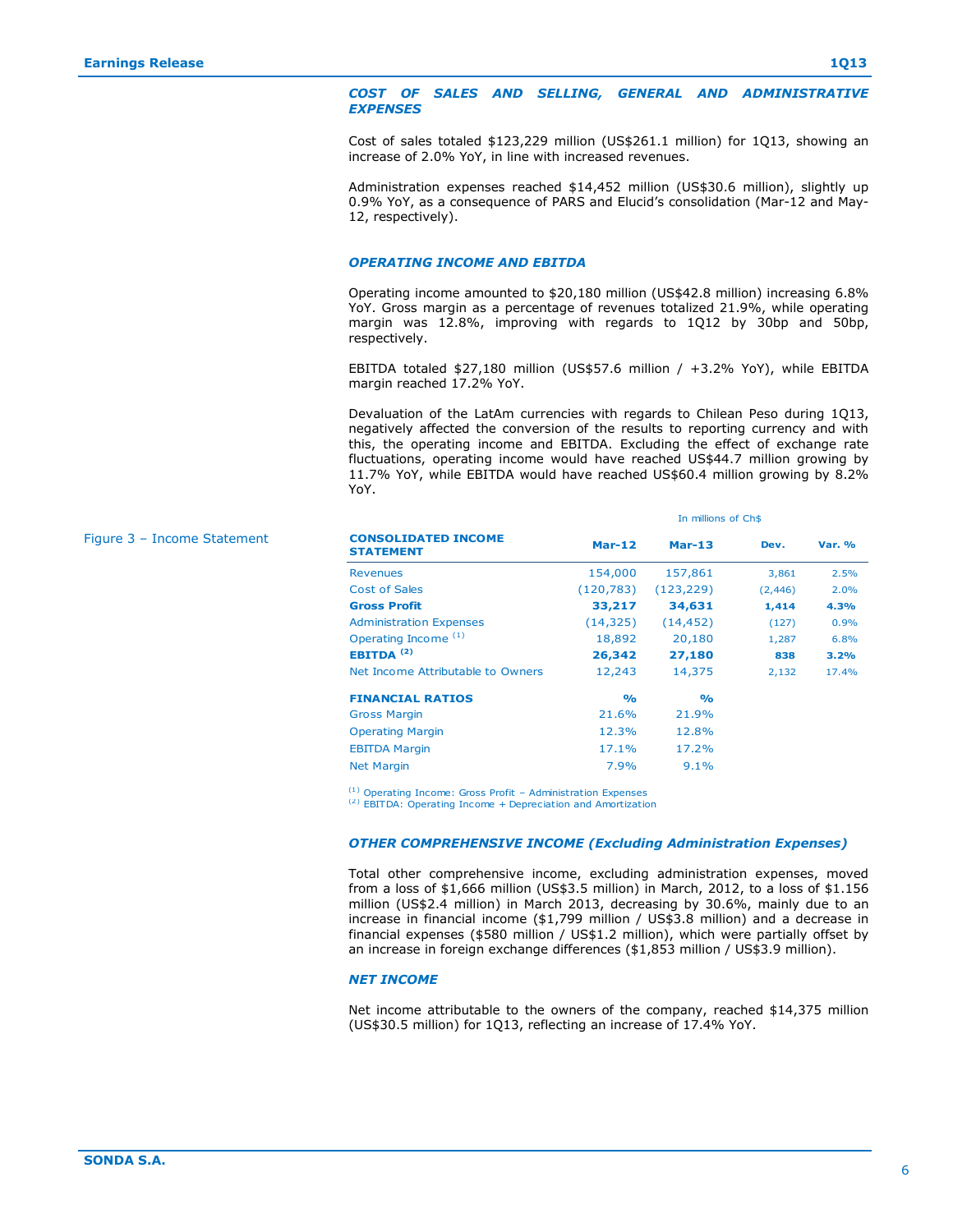### **3. REGIONAL RESULTS FOR THE FIRST QUARTER OF 2013 (1Q13)**

### *CHILE*

Main changes in Chile between 1Q12 and 1Q13 are described below:

- → revenues of \$70,526 million (US\$149.4 million), slightly decreasing 1.5% YoY, as a result of extraordinary effects in outsourcing projects during 1Q12, which not occurred in 1Q13. Platforms revenues grew 0.9% YoY, excluding the effect of exchange rate fluctuations would have grown 3.4% YoY.
- → operating income reached \$12,181 million (US\$25.8 million / -0.7% YoY) and EBITDA totaling \$15,202 million (US\$32.2 million / -6.8% YoY).
- → Operating margin up to 17.3%, 20bp higher than 1Q13.

|                              |                                        | In millions of Ch\$ |          |          |               |  |
|------------------------------|----------------------------------------|---------------------|----------|----------|---------------|--|
| Figure 4 - Business in Chile | <b>CHILE</b>                           | $Mar-12$            | $Mar-13$ | Dev.     | <b>Var. %</b> |  |
|                              | <b>Revenues</b>                        | 71,607              | 70,526   | (1,080)  | $-1.5%$       |  |
|                              | <b>Platforms</b>                       | 34,379              | 34,674   | 295      | 0.9%          |  |
|                              | <b>IT Services</b>                     | 34,509              | 32,870   | (1,638)  | $-4.7%$       |  |
|                              | <b>Applications</b>                    | 2,720               | 2,983    | 263      | 9.7%          |  |
|                              | <b>Cost of Sales</b>                   | (53, 222)           | (51,906) | 1,315    | $-2.5%$       |  |
|                              | <b>Gross Profit</b>                    | 18,385              | 18,620   | 235      | 1.3%          |  |
|                              | <b>Administration Expenses</b>         | (6, 115)            | (6, 439) | (324)    | 5.3%          |  |
|                              | <b>Operating Income</b> <sup>(1)</sup> | 12,270              | 12,181   | (89)     | $-0.7%$       |  |
|                              | EBITDA <sup>(2)</sup>                  | 16,312              | 15,202   | (1, 109) | $-6.8%$       |  |
|                              | <b>Operating Margin</b>                | 17.1%               | 17.3%    |          |               |  |
|                              | <b>EBITDA Margin</b>                   | 22.8%               | 21.6%    |          |               |  |

<sup>(1)</sup> Operating Income: Gross Profit - Administration Expenses <sup>(2)</sup> EBITDA: Operating Income + Depreciation and Amortization

### *BRAZIL*

Main changes in Brazil between 1Q12 and 1Q13 are described below:

- → revenues totaling \$53,560 million (US\$113.5 million), up 7.0% YoY, primarily due to growth from platforms (+109.1% YoY), positively influenced by PARS consolidation. IT services revenues decreased by 5.1% YoY, which excluding the effect of exchange rate fluctuations, would have grown 11.1% YoY. Without conversion effects, revenues in Brazil would have grown by 25.3%.
- operating income reached \$4,226 million (US\$9.0 million / +1.5% YoY), while EBITDA grew by 13.0% YoY, to \$6,293 million (US\$13.3 million). Without conversion effects, operating income and EBITDA, would have grown by 19.0% YoY and 32.4% YoY, respectively.
- $\rightarrow$  operating margin was 7.9% and EBITDA margin was 11.7%, improving by 60bp, when compared to the same period in 2012.

In millions of Ch\$

| Figure 5 - Business in Brazil | <b>BRAZIL</b>                  | $Mar-12$ | $Mar-13$  | Dev.     | <b>Var. %</b> |
|-------------------------------|--------------------------------|----------|-----------|----------|---------------|
|                               | <b>Revenues</b>                | 50,044   | 53,560    | 3,516    | 7.0%          |
|                               | <b>Platforms</b>               | 5,052    | 10,563    | 5,510    | 109.1%        |
|                               | <b>IT Services</b>             | 36,520   | 34,668    | (1,851)  | $-5.1%$       |
|                               | <b>Applications</b>            | 8,472    | 8,329     | (143)    | $-1.7%$       |
|                               | <b>Cost of Sales</b>           | (41,378) | (44, 774) | (3, 396) | 8.2%          |
|                               | <b>Gross Profit</b>            | 8,665    | 8,785     | 120      | 1.4%          |
|                               | <b>Administration Expenses</b> | (4,501)  | (4,560)   | (59)     | 1.3%          |
|                               | <b>Operating Income (1)</b>    | 4,164    | 4,226     | 61       | 1.5%          |
|                               | EBITDA $(2)$                   | 5,542    | 6,263     | 721      | 13.0%         |
|                               | <b>Operating Margin</b>        | 8.3%     | $7.9\%$   |          |               |
|                               | <b>EBITDA Margin</b>           | 11.1%    | 11.7%     |          |               |

 $(1)$  Operating Income: Gross Profit – Administration Expenses

<sup>(2)</sup> EBITDA: Operating Income + Depreciation and Amortization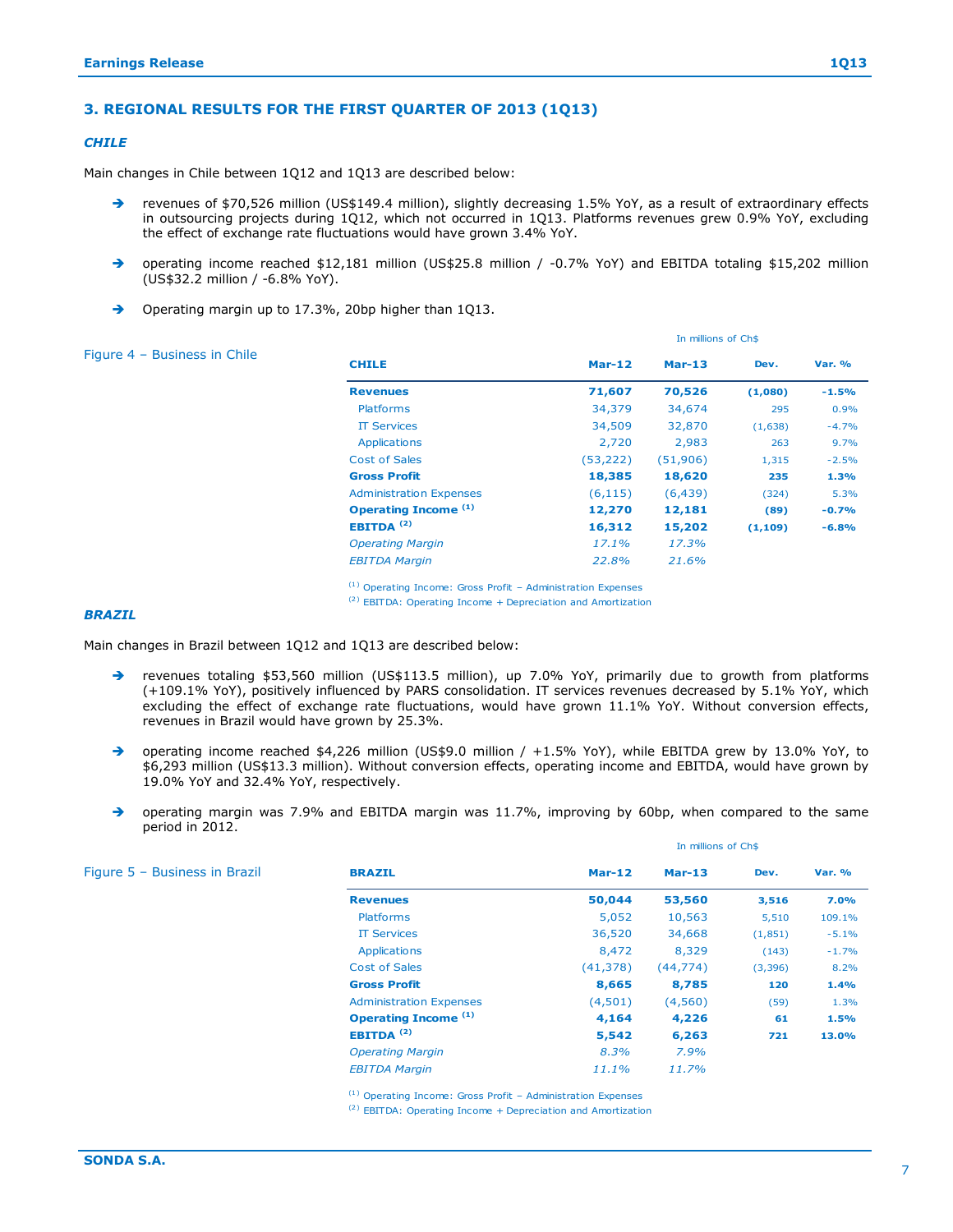In millions of Ch\$

In millions of Ch\$

### *MEXICO*

Main changes in Mexico between 1Q12 and 1Q13 are described below:

- revenues down 3.8% YoY, totaling \$13,309 million (US\$28.2 million), as a result of lower activity in the platforms business (-28.5% YoY), mainly due to business postponement, which were partially offset by higher revenues of IT services (+14.5% YoY), as a consequence of new projects executed during 1Q13.
- $\rightarrow$  operating income of \$1,752 million (US\$3.7 million / +1.3% YoY) and \$2,232 million (US\$4.7 million / +0.7% YoY) in EBITDA.
- → operating margin and EBITDA margin reached 13.2% and 16.8%, growing by 70bp and 80bp, respectively. When compared with the same period in 2012.

| Figure 6 - Business in Mexico | <b>MEXICO</b>                  | $Mar-12$  | $Mar-13$  | Dev.    | <b>Var. %</b> |
|-------------------------------|--------------------------------|-----------|-----------|---------|---------------|
|                               | <b>Revenues</b>                | 13,838    | 13,309    | (528)   | $-3.8%$       |
|                               | <b>Platforms</b>               | 5,769     | 4,128     | (1,642) | $-28.5%$      |
|                               | <b>IT Services</b>             | 7,836     | 8,971     | 1,135   | 14.5%         |
|                               | <b>Applications</b>            | 233       | 211       | (22)    | $-9.3%$       |
|                               | <b>Cost of Sales</b>           | (10, 447) | (10, 074) | 373     | $-3.6%$       |
|                               | <b>Gross Profit</b>            | 3,391     | 3,235     | (156)   | $-4.6%$       |
|                               | <b>Administration Expenses</b> | (1,662)   | (1,483)   | 179     | $-10.8%$      |
|                               | <b>Operating Income (1)</b>    | 1,729     | 1,752     | 23      | 1.3%          |
|                               | EBITDA $(2)$                   | 2,218     | 2,232     | 15      | 0.7%          |
|                               | <b>Operating Margin</b>        | 12.5%     | 13.2%     |         |               |
|                               | <b>EBITDA Margin</b>           | 16.0%     | 16.8%     |         |               |
|                               |                                |           |           |         |               |

 $(1)$  Operating Income: Gross Profit – Administration Expenses

<sup>(2)</sup> EBITDA: Operating Income + Depreciation and Amortization

### *OPLA (Other countries in Latin America)*

Main changes in OPLA (which includes Argentina, Colombia, Costa Rica, Ecuador, Peru, Panama and Uruguay) between 1Q12 and 1Q13 are described below:

- $\rightarrow$  +10.6% increase in revenues, to \$20,465 million (US\$43.4 million), mainly due to higher sales in IT services (+36.7% YoY), explained by new contracts in Colombia, Argentina and Peru, and the beginning of operations of the Metrobus' project in Panama in Feb-12.
- growth in both operating income and EBITDA, to \$2,021 million (US\$4.3 million) and \$3,482 million (US\$7.4 million), improving 177.3% YoY and 53.4% YoY, respectively.
- → operating margin was 9.9% and EBITDA margin reached 17.0%, 600bp and 470bp up, respectively, when compared to the same period in 2012.

| Figure 7 -Business in OPLA | <b>OPLA</b>                                                                                                                       | $Mar-12$ | $Mar-13$  | Dev.     | <b>Var. %</b> |
|----------------------------|-----------------------------------------------------------------------------------------------------------------------------------|----------|-----------|----------|---------------|
|                            | <b>Revenues</b>                                                                                                                   | 18,512   | 20,465    | 1,954    | 10.6%         |
|                            | <b>Platforms</b>                                                                                                                  | 7,387    | 6,048     | (1, 338) | $-18.1%$      |
|                            | <b>IT Services</b>                                                                                                                | 9,234    | 12,618    | 3,385    | 36.7%         |
|                            | <b>Applications</b>                                                                                                               | 1,891    | 1,798     | (93)     | $-4.9%$       |
|                            | <b>Cost of Sales</b>                                                                                                              | (15,736) | (16, 475) | (738)    | 4.7%          |
|                            | <b>Gross Profit</b>                                                                                                               | 2,775    | 3,991     | 1,215    | 43.8%         |
|                            | <b>Administration Expenses</b>                                                                                                    | (2,047)  | (1,970)   | 77       | $-3.8%$       |
|                            | <b>Operating Income (1)</b>                                                                                                       | 729      | 2,021     | 1,292    | 177.3%        |
|                            | EBITDA $(2)$                                                                                                                      | 2,270    | 3,482     | 1,212    | 53.4%         |
|                            | <b>Operating Margin</b>                                                                                                           | 3.9%     | $9.9\%$   |          |               |
|                            | <b>EBITDA Margin</b>                                                                                                              | 12.3%    | 17.0%     |          |               |
|                            | $(1)$ $\alpha$ is in the state $\alpha$ in the $\alpha$ of $\alpha$ is $\alpha$ in the state of $\alpha$ is the state of $\alpha$ |          |           |          |               |

<sup>(1)</sup> Operating Income: Gross Profit - Administration Expenses

<sup>(2)</sup> EBITDA: Operating Income + Depreciation and Amortization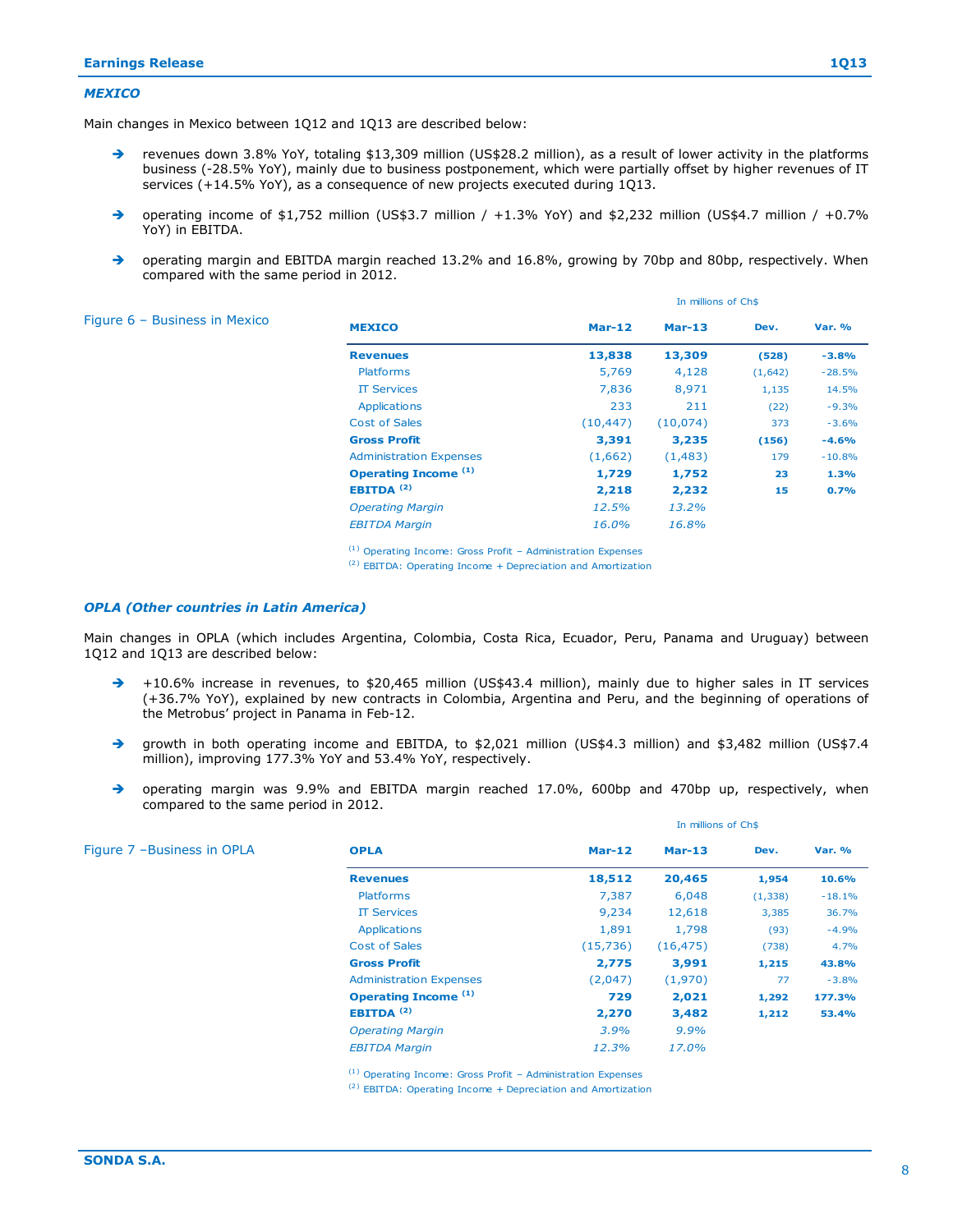Figure 8 – Regional Summary

| In millions of Ch\$ |                                                                                               |                                                                                                |                                                                           |  |  |
|---------------------|-----------------------------------------------------------------------------------------------|------------------------------------------------------------------------------------------------|---------------------------------------------------------------------------|--|--|
| $Mar-12$            | $Mar-13$                                                                                      | Dev.                                                                                           | <b>Var. %</b>                                                             |  |  |
|                     |                                                                                               |                                                                                                |                                                                           |  |  |
| 71,607              | 70,526                                                                                        | (1,080)                                                                                        | $-1.5%$                                                                   |  |  |
| 34,379              | 34,674                                                                                        | 295                                                                                            | 0.9%                                                                      |  |  |
| 34,509              | 32,870                                                                                        | (1,638)                                                                                        | $-4.7%$                                                                   |  |  |
| 2,720               | 2,983                                                                                         | 263                                                                                            | 9.7%                                                                      |  |  |
| (53, 222)           | (51, 906)                                                                                     | 1,315                                                                                          | $-2.5%$                                                                   |  |  |
| 18,385              | 18,620                                                                                        | 235                                                                                            | 1.3%                                                                      |  |  |
| (6, 115)            | (6, 439)                                                                                      | (324)                                                                                          | 5.3%                                                                      |  |  |
| 12,270              | 12,181                                                                                        | (89)                                                                                           | $-0.7%$                                                                   |  |  |
| 16,312              | 15,202                                                                                        | (1, 109)                                                                                       | $-6.8%$                                                                   |  |  |
| 17.1%               | 17.3%                                                                                         |                                                                                                |                                                                           |  |  |
| 22.8%               | 21.6%                                                                                         |                                                                                                |                                                                           |  |  |
|                     |                                                                                               |                                                                                                |                                                                           |  |  |
|                     |                                                                                               |                                                                                                | 7.0%                                                                      |  |  |
|                     |                                                                                               |                                                                                                | 109.1%                                                                    |  |  |
|                     |                                                                                               |                                                                                                | $-5.1%$                                                                   |  |  |
|                     |                                                                                               |                                                                                                | $-1.7%$                                                                   |  |  |
|                     |                                                                                               |                                                                                                | 8.2%                                                                      |  |  |
|                     |                                                                                               |                                                                                                | 1.4%                                                                      |  |  |
|                     |                                                                                               |                                                                                                | 1.3%                                                                      |  |  |
|                     |                                                                                               |                                                                                                | 1.5%                                                                      |  |  |
|                     |                                                                                               |                                                                                                | 13.0%                                                                     |  |  |
|                     |                                                                                               |                                                                                                |                                                                           |  |  |
| 11.1%               | 11.7%                                                                                         |                                                                                                |                                                                           |  |  |
|                     |                                                                                               |                                                                                                |                                                                           |  |  |
| 13,838              | 13,309                                                                                        | (528)                                                                                          | $-3.8%$                                                                   |  |  |
| 5,769               | 4,128                                                                                         | (1,642)                                                                                        | $-28.5%$                                                                  |  |  |
| 7,836               | 8,971                                                                                         | 1,135                                                                                          | 14.5%                                                                     |  |  |
| 233                 | 211                                                                                           | (22)                                                                                           | $-9.3%$                                                                   |  |  |
| (10, 447)           | (10, 074)                                                                                     | 373                                                                                            | $-3.6%$                                                                   |  |  |
| 3,391               | 3,235                                                                                         | (156)                                                                                          | $-4.6%$                                                                   |  |  |
| (1,662)             | (1, 483)                                                                                      | 179                                                                                            | $-10.8%$                                                                  |  |  |
| 1,729               | 1,752                                                                                         | 23                                                                                             | 1.3%                                                                      |  |  |
| 2,218               | 2,232                                                                                         | 15                                                                                             | 0.7%                                                                      |  |  |
| 12.5%               | 13.2%                                                                                         |                                                                                                |                                                                           |  |  |
| 16.0%               | 16.8%                                                                                         |                                                                                                |                                                                           |  |  |
|                     |                                                                                               |                                                                                                |                                                                           |  |  |
| 18,512              | 20,465                                                                                        | 1,954                                                                                          | 10.6%                                                                     |  |  |
| 7,387               | 6,048                                                                                         | (1, 338)                                                                                       | $-18.1%$                                                                  |  |  |
| 9,234               | 12,618                                                                                        | 3,385                                                                                          | 36.7%                                                                     |  |  |
| 1,891               | 1,798                                                                                         | (93)                                                                                           | $-4.9%$                                                                   |  |  |
| (15, 736)           | (16, 475)                                                                                     | (738)                                                                                          | 4.7%                                                                      |  |  |
| 2,775               | 3,991                                                                                         | 1,215                                                                                          | 43.8%                                                                     |  |  |
| (2,047)             | (1,970)                                                                                       | 77                                                                                             | $-3.8%$                                                                   |  |  |
| 729                 | 2,021                                                                                         | 1,292                                                                                          | 177.3%                                                                    |  |  |
|                     |                                                                                               |                                                                                                | 53.4%                                                                     |  |  |
| 2,270               | 3,482                                                                                         | 1,212                                                                                          |                                                                           |  |  |
| 3.9%                | 9.9%                                                                                          |                                                                                                |                                                                           |  |  |
|                     | 50,044<br>5,052<br>36,520<br>8,472<br>(41, 378)<br>8,665<br>(4,501)<br>4,164<br>5,542<br>8.3% | 53,560<br>10,563<br>34,668<br>8,329<br>(44, 774)<br>8,785<br>(4,560)<br>4,226<br>6,263<br>7.9% | 3,516<br>5,510<br>(1,851)<br>(143)<br>(3,396)<br>120<br>(59)<br>61<br>721 |  |  |

(2 ) EBITDA Margin<br>(1) Operating Income: Gross Profit – Administration Expenses<br>(2) EBITDA: Operating Income + Depreciation and Amortization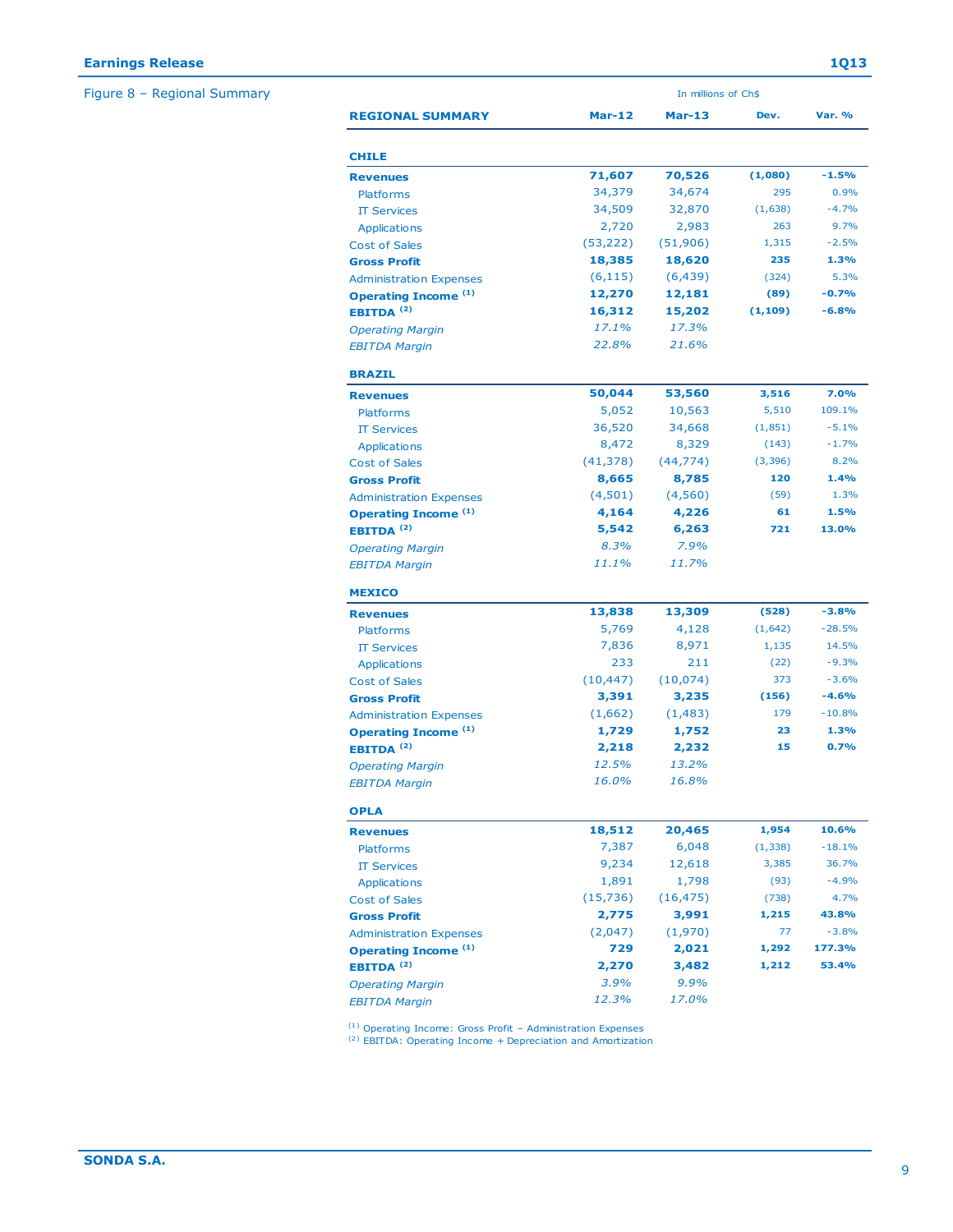## **4. ANALYSIS OF CONSOLIDATED BALANCE SHEET**

*ASSETS* Total assets amounted \$739,953 million (US\$1,567.6 million) as of March 31, 2013, showing a rise of 6.5% when compared to December 31, 2012. This is mainly explained by increases of:  $\rightarrow$  \$85,442 million (US\$181.0 million) in cash and cash equivalents, totaling \$146,752 million (US\$310.9 million), primarily due to the funding collected during the last tranche of the capital increase ended in January 2013.

which were partially offset by decreases of:

- $\rightarrow$  trade accounts receivable and other receivables for \$17,926 million (US\$38.0) million), totaling \$140,773 million (US\$298.2 million), as a result of the seasonality in Dec-12 and a better collection effectiveness.
- $\rightarrow$  other current assets for \$22,530 million (US\$47.7 million), to \$37,455 million (US\$79.3 million), mainly due to the sale of financial investments.

The company continues showing a solid liquidity position as of March 31, 2013, with a current ratio of 2.18x. Working capital reached \$201,250 million (US\$426.4 million).

### *LIABILITIES* Total liabilities reached \$286,980 million (US\$608.0 million) as of March 31, 2013, reflecting a fall of 3.2% regarding December 2012. This is mainly explained by decreases of:

 other non-current liabilities for \$9,786 million (US\$20.7 million), to \$32,855 million (US\$69.6 million), primarily due to payments related to acquisitions in Brazil in 2012.

Debt level remained low at the end of March 2013, with a 0.64x leverage ratio (total liabilities / equity), a 0.24x financial leverage ratio (financial liabilities / equity) and 16.36x financial expenses coverage ratio (EBITDA / financial expenses).

### *SHAREHOLDER'S EQUITY* Shareholders' equity attributable to the owners of the company, reached \$447,606 million (US\$948.3 million) as of March 31, 2013. Main changes compared to December 2012, are the capital raise ended in January, 2013, the results for the period, the interim dividend and conversion effects from foreign subsidiaries.

In terms of annualized profitability, both ROE and ROA reached 13.7% and 8.0%, respectively.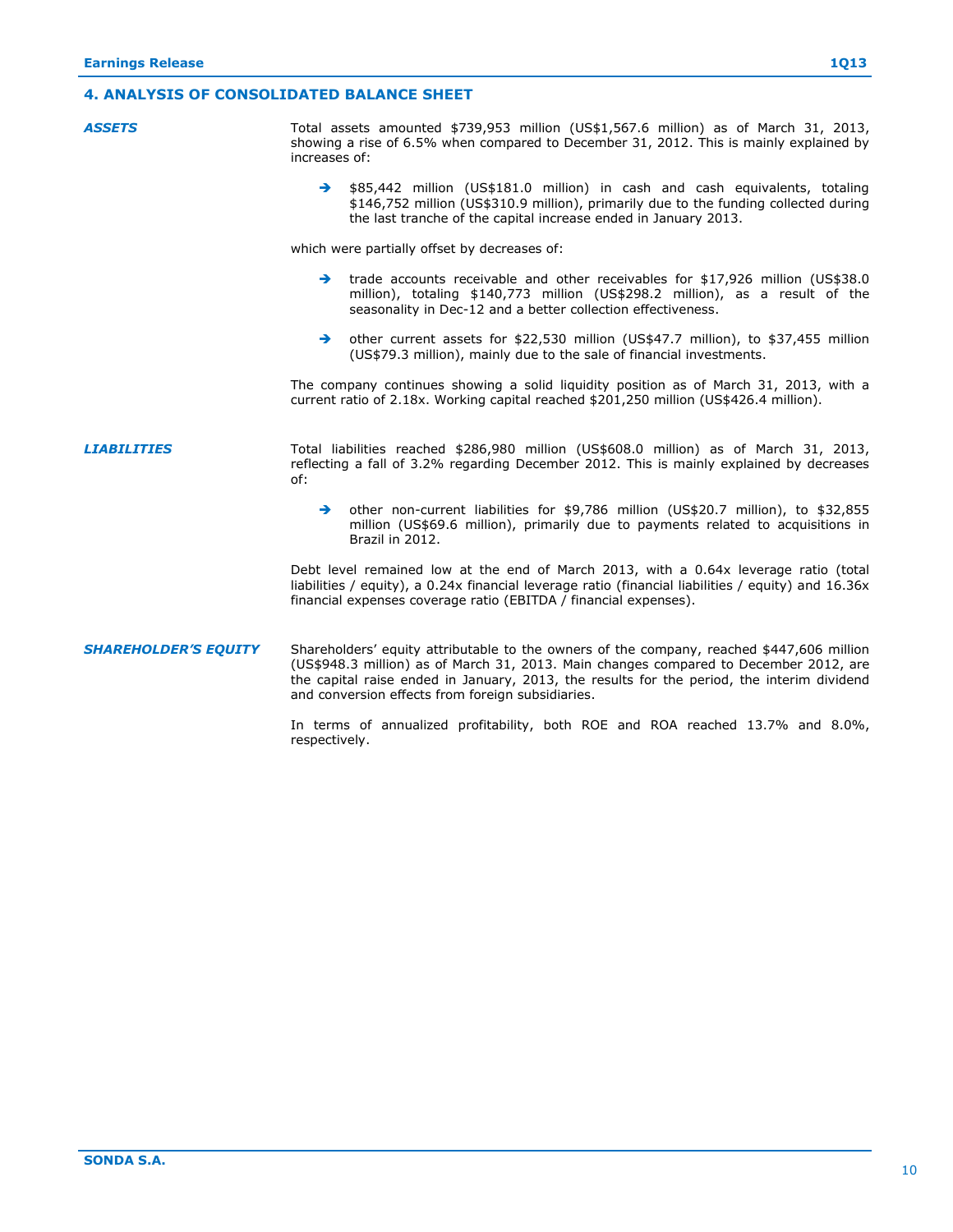### **Earnings Release 1Q13**

### Figure 9 – Financial Ratios Summary

| <b>CONSOLIDATED FINANCIAL RATIOS</b>                                                                                                                                                                                                                                                                                                                                                                                                                                                                                                                                                                                |               | $Mar-12$ | <b>Mar-13</b> | Var %<br>$Mar-13$<br><b>Mar-12</b> | <b>Dec-12</b> | Var %<br>Mar-13<br><b>Dec-12</b> |
|---------------------------------------------------------------------------------------------------------------------------------------------------------------------------------------------------------------------------------------------------------------------------------------------------------------------------------------------------------------------------------------------------------------------------------------------------------------------------------------------------------------------------------------------------------------------------------------------------------------------|---------------|----------|---------------|------------------------------------|---------------|----------------------------------|
| Liquidity                                                                                                                                                                                                                                                                                                                                                                                                                                                                                                                                                                                                           |               |          |               |                                    |               |                                  |
| <b>Current Ratio</b><br>(Current Assets / Current Liabilities)                                                                                                                                                                                                                                                                                                                                                                                                                                                                                                                                                      | (times)       | 1.47     | 2.18          | 48.1%                              | 1.80          | 21.2%                            |
| <b>Quick Ratio</b><br>(Current Assets - Invent. - Others <sup>(*)</sup> ) / Current Liabilities)                                                                                                                                                                                                                                                                                                                                                                                                                                                                                                                    | (times)       | 1.10     | 1.80          | 63.3%                              | 1.41          | 27.5%                            |
| <b>Working Capital</b><br>(Current Assets - Current Liabilities)                                                                                                                                                                                                                                                                                                                                                                                                                                                                                                                                                    | Million Ch\$  | 91,299   | 201,250       | 120.4%                             | 135,422       | 48.6%                            |
| <b>Indebtedness</b>                                                                                                                                                                                                                                                                                                                                                                                                                                                                                                                                                                                                 |               |          |               |                                    |               |                                  |
| Leverage<br>(Current Liabilities + Non-Current Liabilities) / Equity                                                                                                                                                                                                                                                                                                                                                                                                                                                                                                                                                | (times)       | 1.00     | 0.64          | $-36.0%$                           | 0.75          | $-14.9%$                         |
| Short-Term Debt<br>(Current Liabilities / Total Liabilities)                                                                                                                                                                                                                                                                                                                                                                                                                                                                                                                                                        | (times)       | 0.64     | 0.60          | $-6.2%$                            | 0.57          | 3.9%                             |
| Long-Term Debt<br>(Non-Current Liabilities / Total Liabilities)                                                                                                                                                                                                                                                                                                                                                                                                                                                                                                                                                     | (times)       | 0.36     | 0.40          | 10.9%                              | 0.43          | $-5.3%$                          |
| Financial-Expenses-Coverage Ratio<br>(EBITDA / Financial Expenses)                                                                                                                                                                                                                                                                                                                                                                                                                                                                                                                                                  | (times)       | 11.76    | 16.36         | 39.2%                              | 10.88         | 50.4%                            |
| Profitability                                                                                                                                                                                                                                                                                                                                                                                                                                                                                                                                                                                                       |               |          |               |                                    |               |                                  |
| $ROE$ <sup>(**)</sup><br>(Net Income attrib.to Owners / Equity attrib.to Owners, average)                                                                                                                                                                                                                                                                                                                                                                                                                                                                                                                           | $\frac{0}{0}$ | 16.4%    | 13.7%         | $-16.7%$                           | 13.3%         | 2.7%                             |
| $ROA$ <sup>(**)</sup><br>(Net Income attrib.to Owners of Comp. / Assets, average)                                                                                                                                                                                                                                                                                                                                                                                                                                                                                                                                   | $\frac{9}{6}$ | 8.7%     | 8.0%          | $-8.1%$                            | 7.6%          | 5.6%                             |
| Earnings per Share <sup>(**)</sup> <sup>(***)</sup><br>(Net Income attrib.to Owners of Comp. / Total Shares)                                                                                                                                                                                                                                                                                                                                                                                                                                                                                                        | Ch\$          | 63.5     | 66.0          | 3.9%                               | 54.4          | 21.3%                            |
| Dividend Yield <sup>(***)</sup><br>(Dividends Paid / Closing Market Stock Price)                                                                                                                                                                                                                                                                                                                                                                                                                                                                                                                                    | $\%$          | 1.6%     | 1.7%          | 3.9%                               | 1.8%          | $-7.5%$                          |
| $(*)$<br>Others = Accounts Receivable from Related Companies; Prepayments; Current Tax Receivable; Other Current Assets.<br>$(**)$<br>Corresponds to annualized profitabilities.<br><sup>(***)</sup> Figures consider a total of 771.057.175 shares for Mar-12, 837.918.566 shares for Dec-12 and 871.057.175 shares for Mar-13.<br>(****) For determining ratios, the values for Equity, Total Assets, Inventories and Operational Assets have been calculated as:<br>- Mar-13: average between Mar-13 and Dec-12.<br>- Mar-12: average between Mar-12 and Dec-11.<br>- Dic-12: average between Dec-12 and Dec-11. |               |          |               |                                    |               |                                  |